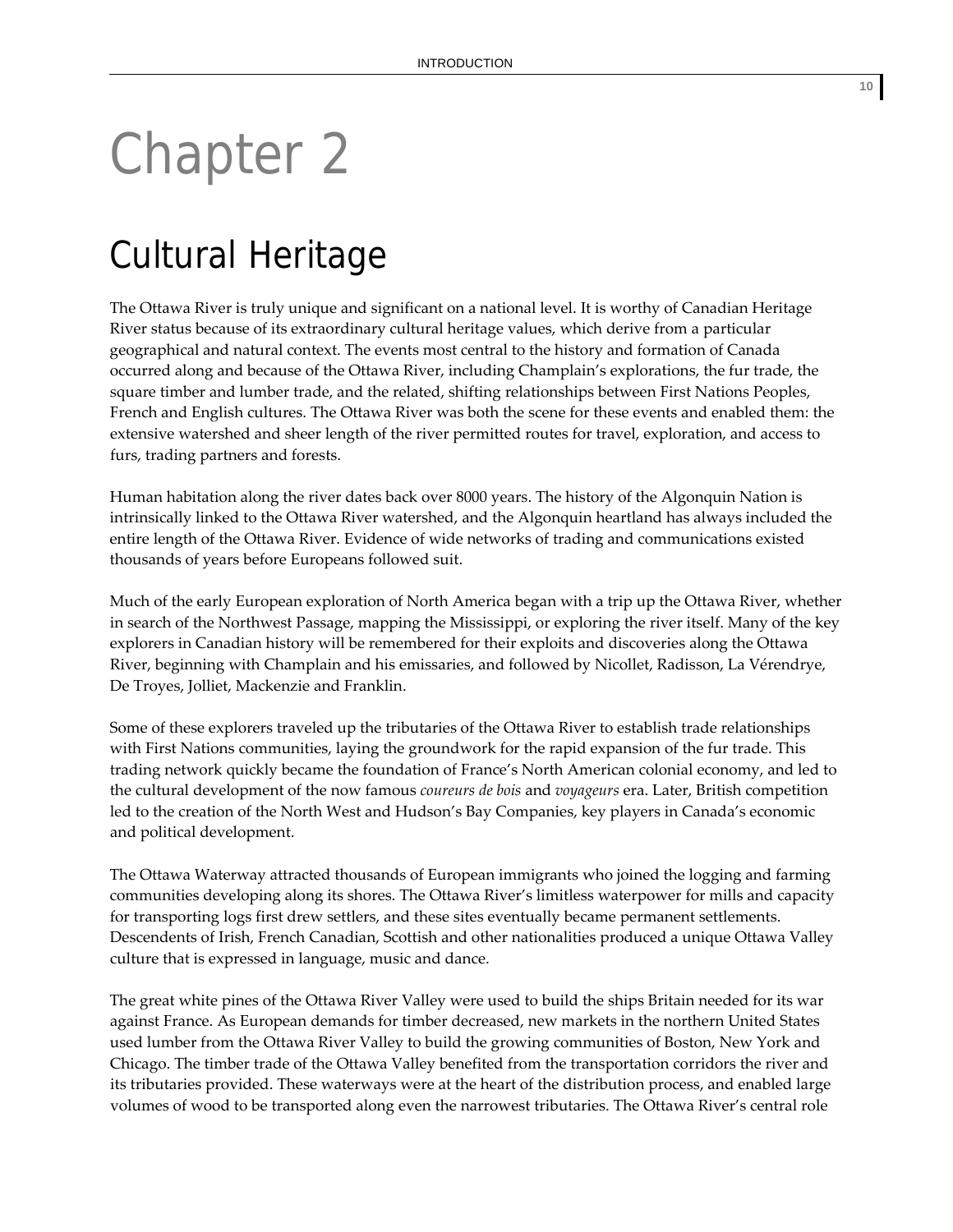in the transportation of lumber can therefore be said not only to have largely shaped the early social and economic development of the Ottawa River Valley, but to have affected the economies and policies of Great Britain, France, and New England, and, of course, to have contributed to the development of Canada as an emerging nation.

The canal and steamboating era involved localized transformations of the river environment of the Ottawa. With these modifications, the Ottawa River permitted even more extensive travel along the Ottawa, transporting immigrants and goods. An important part of the industrial heritage of the Ottawa River, canals and steamboats helped shape the settlements along the river.

Hydroelectric development over the past century has even more dramatically transformed the Ottawa River, impacting on its environment, economy and settlement. Hydroelectric development on the Ottawa was intertwined with the rise of the pulp and paper industry. Settlement followed this industrial and energy development that was crucial to the growth of the economies of both Quebec and Ontario.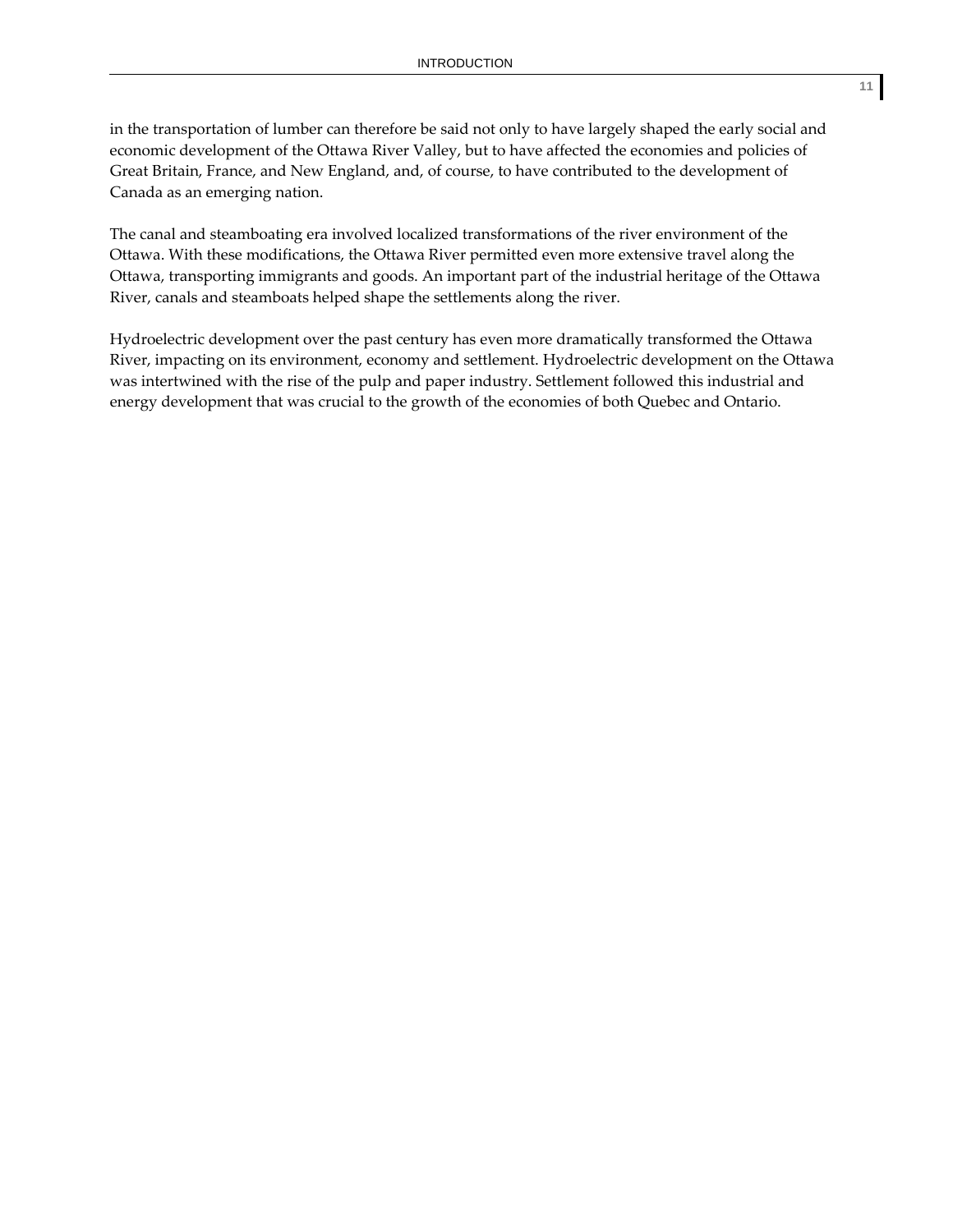### **2.1 Ancient History of the Upper Ottawa River and Lake Temiskaming**

Dr. John W. Pollock Woodland Heritage Services Limited City of Temiskaming Shores, Ontario

The following archaeological overview provides a non‐comprehensive pre‐contact historical account of the Upper Ottawa River and Lake Temiskaming.

#### **2.1.1 Cultural Pre‐Contact History**

Archaeologists generally divide northeastern Ontarioʹs pre‐contact history into the following generalized temporal/cultural sequences that are described below:

Late Palaeo (circa 8,000 ‐ 6,000 BC) Shield Archaic (circa 6,000 ‐ 500 BC) Middle Woodland (circa 500 BC ‐ AD 1200) Late Woodland (circa AD 1200 ‐ AD 1600) Historic (circa AD 1600 ‐ present)

Archaeologists classify the pre‐contact groups of Aboriginal Peoples (as listed above) according to the artefacts they left behind. Because of the wet climate of northern Ontario, virtually the only materials that have survived to the present day are those made of stone, bone or clay. The way in which the stone tools or clay pots were made was strongly governed by the cultural traditions of the people. Also, the types and patterns of the finished products, as well as the way in which they were made, changed only slowly with time. This allows for some separation of past groups based on technology.

The picture is complicated by the fact that the earliest inhabitants of northern Ontario were not large in numbers, and because they followed a lifestyle of hunting and gathering food, they tended to be very mobile. In addition, they tended to follow certain species of animal. Thus, if a band was used to hunting Caribou in an area, and the Caribou moved further north, the band would move after the herds it was hunting, thus giving the impression that they had disappeared. This is in contrast to the traditional way of life of later First Nations Peoples who had traditional territories and family hunting grounds.

#### **2.1.2 Descriptions of the Various Archaeological Cultures along the Upper Ottawa River**

#### **Late Palaeo (circa 8,000 ‐ 6000 BC)**

There are no known Paleo or Plano "early man" sites along the Upper Ottawa, although the Jordan site on Lake Abitibi may date to that era and the bottom component at the Fort Témiscamingue (Obadjiwan) narrows site on Lake Temiskaming may also date to over 6,000 years ago.

Ten thousand years ago the Upper Ottawa / Temiskaming area was covered by a more than one‐kilometre thick layer of glacial ice during the last Ice Age. Numerous area rock outcrops are marked by the scour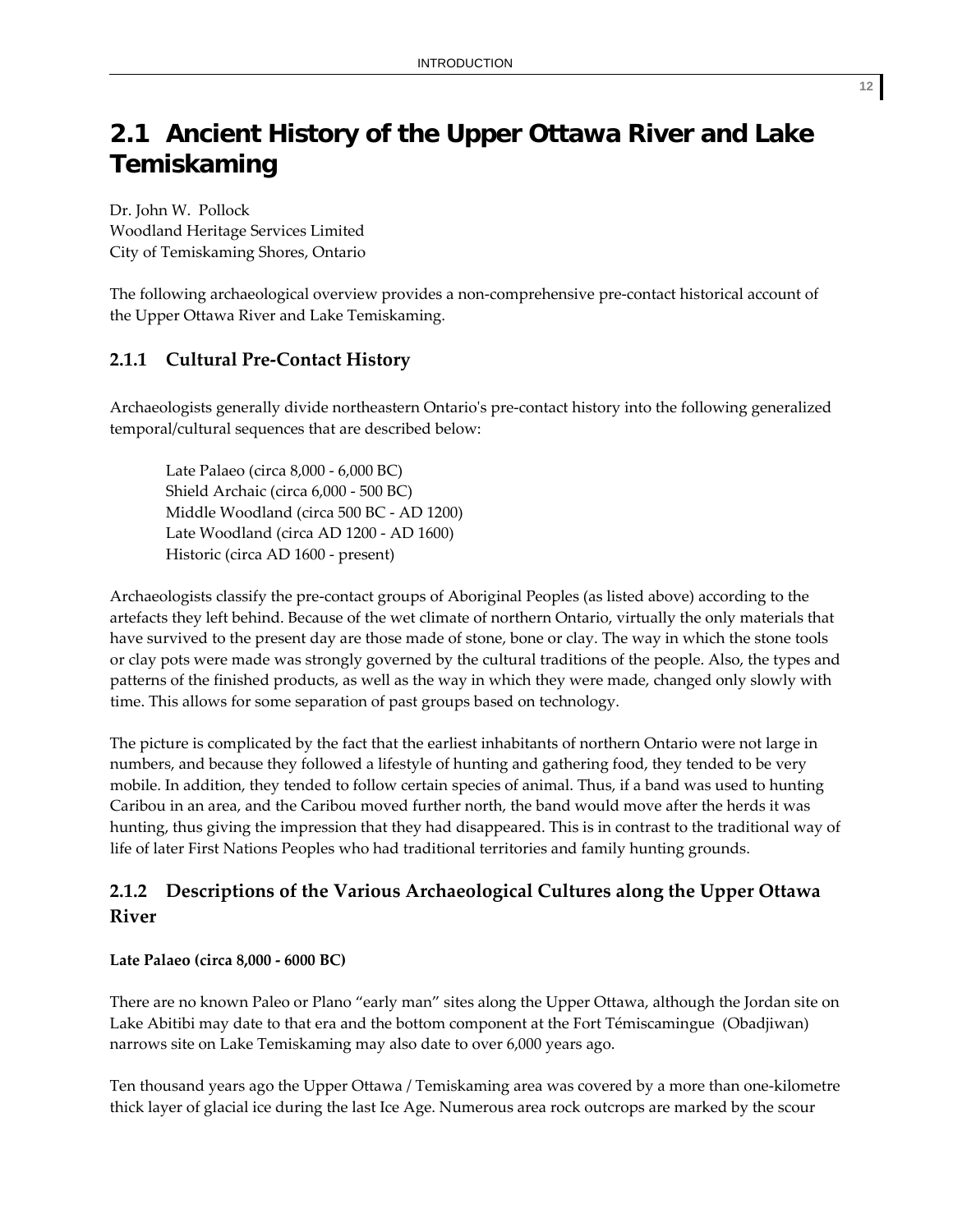marks of the glacier as it moved south. Between eight and nine thousand years ago, the climate warmed and the ice, which was stalled just south of North Bay, started to melt.

It took about 640 years before the major part of the ice sheet disappeared from the Lake Temiskaming area. The scenery it left behind, however, was much different from what we see today. The deep waters of Lake Barlow‐Ojibway covered what is known today as the Little Clay Belt and Lake Temiskaming, and even flooded over the Height of Land. This lake was created by the remains of the glaciers to the north, preventing the northward drainage of the rivers to James Bay, as well as by a great mass of glacial debris blocking the southward flow of what is now the Ottawa River.

As time passed, the northern ice melted while the outflow from the lake cut through the debris blocking its flow south. In all, it probably took some two thousand years for the landscape of the area to become something like the one with which we are familiar today. Eventually this lake shrank so that it became two lakes with Lake Barlow covering what is now the Little Clay Belt. The surface of the land, however, would have been quite different from today. The residue left by the glacier would have been a thick mixture of ice and soil, much like the present day tundra of the Canadian Arctic.

The Plano peoples may have lived here some eight thousand years ago in what is now the Upper Ottawa River. This subarctic landscape would have supported small trees and animals, notably Caribou. Certainly, there would also have been First Nations Peoples hunting and living on the tundra. However, to date, no trace has been found of these first Aboriginal Peoples.

Slowly, the climate warmed and the ice melted from the tundra and the area as we know it today appeared. This process was completed some five thousand years ago and coincided with a climate that was warmer than today. In fact, the climate eventually became warm enough that, in the dry bed of Lake Barlow, the Little Clay Belt, the vegetation growing there was similar to that now found in southern Ontario. Shield Archaic Aboriginal Peoples lived in this area some five to six thousand years ago.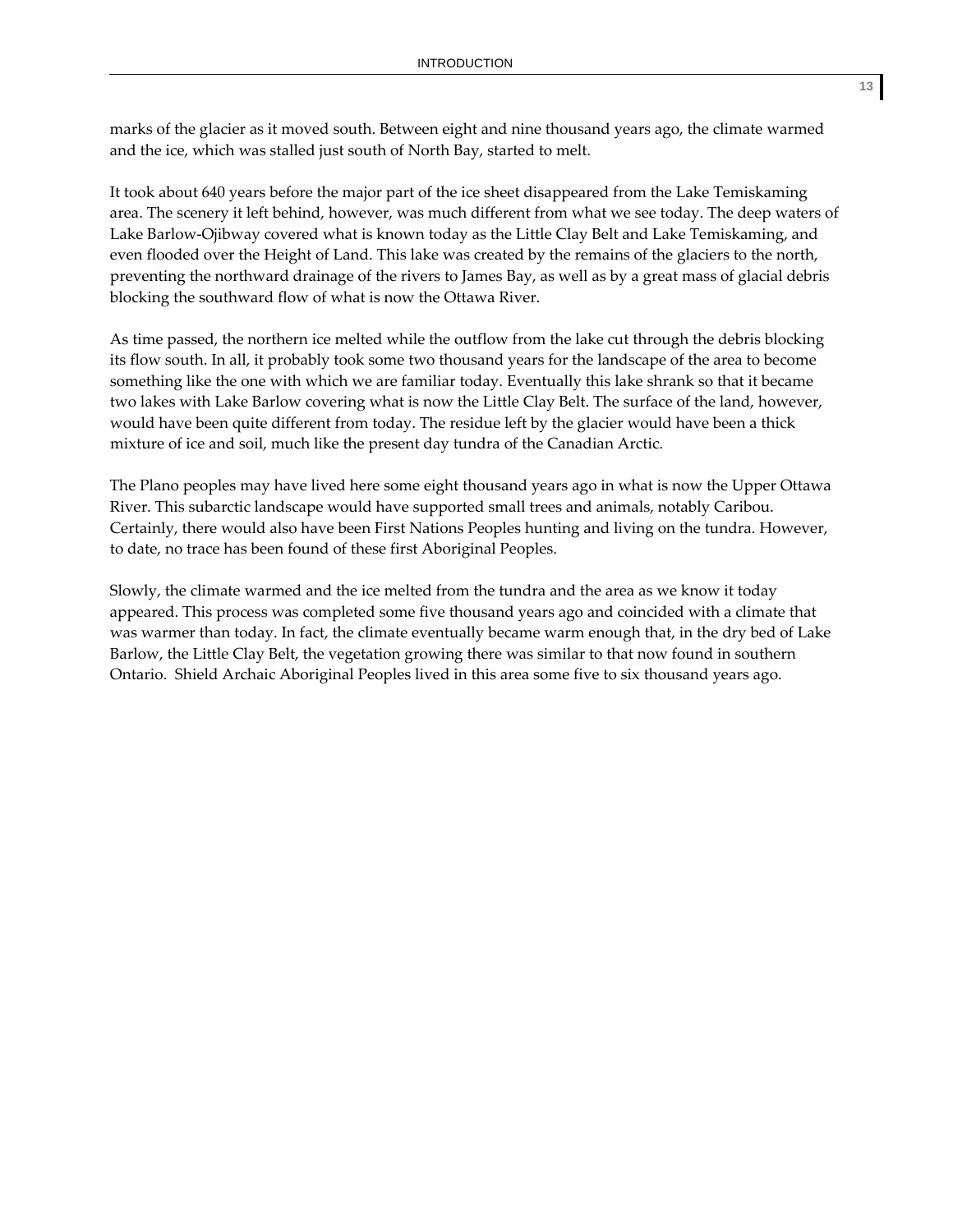#### **Shield Archaic Peoples (6000 B.C.‐500 B.C.)**

One of the pre‐contact cultural developments is the Archaic. Developmental aspects of prehistoric cultures are based on technological and stylistic differences and variations in raw materials as well as the geographic distribution of technology, style, etc. The Shield Archaic Peoples, which may involve one or more separate cultural phases or groups, were widespread across northern Ontario and may have evolved their culture and technology from the preceding Plano peoples who lived in the Thunder Bay and Manitoulin Island areas. These Plano people originated to the south and west of the Ottawa River and may have come to this area in pursuit of their favourite animal, the Caribou. It is suspected that they lived in wood framed tents, presumably covered with skins or bark. However, as mentioned above, about five to six thousand years ago, the vegetation in the Upper Ottawa changed to resemble that now found to the south and a new group of Aboriginal Peoples moved into the area. This culture is called the "Laurentian" Archaic" tradition. They appear to have come from the south and east up the Ottawa River and their remains are found in many areas of Ontario. These new Archaic Peoples found ample food supplies in the Clay Belt area.

Although it is possible to identify local differences in the way they made their stone tools, it is clear that members of the Shield Archaic cultural group lived in all parts of the Canadian Shield, from the Northwest Territories through to Nova Scotia. The Shield Archaic people lived in wood framed tents that, perhaps, looked like wigwams, and they were also the first people living in the Upper Ottawa to use metal: in this case, tools made from natural or native copper. People of the Shield Archaic tradition also started a trend away from a livelihood focused upon the hunting of large game animals like Caribou, and instead concentrated on fishing and hunting small mammals. The Shield Archaic people lived in Northern Ontario until around 800 B.C. and their artefacts and sites have been found throughout the district.

#### **Laurel Peoples (500 B.C. ‐ 500/900 A.D.)**

The Laurel Peoples cultural tradition marks the first appearance of pottery in the region. Laurel sites tend to be found along major lakes and rivers. Moose and beaver were important food sources, as were fish. Clay pot making in North America was probably an invention of the Indians living in the southwest United States. Slowly, over trade routes, the technique spread across the continent and, quite possibly, was invented separately at other times and places. In any event, the Aboriginal Peoples who used both clay pots and metal (copper) tools appeared in the Lake Temiskaming area at about the time of the birth of Christ and are called the "Laurel" or "Middle Woodland" people. Aboriginal Peoples of the Laurel tradition also may have originally came from the south. They lived in fair numbers in southern Ontario and Quebec as well as the northern United States. Like their predecessors, they hunted the smaller mammals and fished extensively. The Laurel people also liked to set up camps besides the shores of the larger rivers and lakes and it is clear from the amount of use these people made of area rivers such as the Montreal River and the Blanche River that these were favourite camping areas. At the same time, the Aboriginal population of North America was expanding and the Laurel people had many links with other groups of Aboriginal Peoples in North America.

#### **Late Pre‐Contact and Historic First Nations Peoples (A.D. 500/900 ‐ 1600 A.D.)**

These Peoples were the groups who lived in northeastern Ontario just prior to the arrival of Europeans and European trade goods in what is now Canada. Many of these groups are known on the basis of their pottery vessels and distinctive decorations found on them. Pottery traditions found in the area include